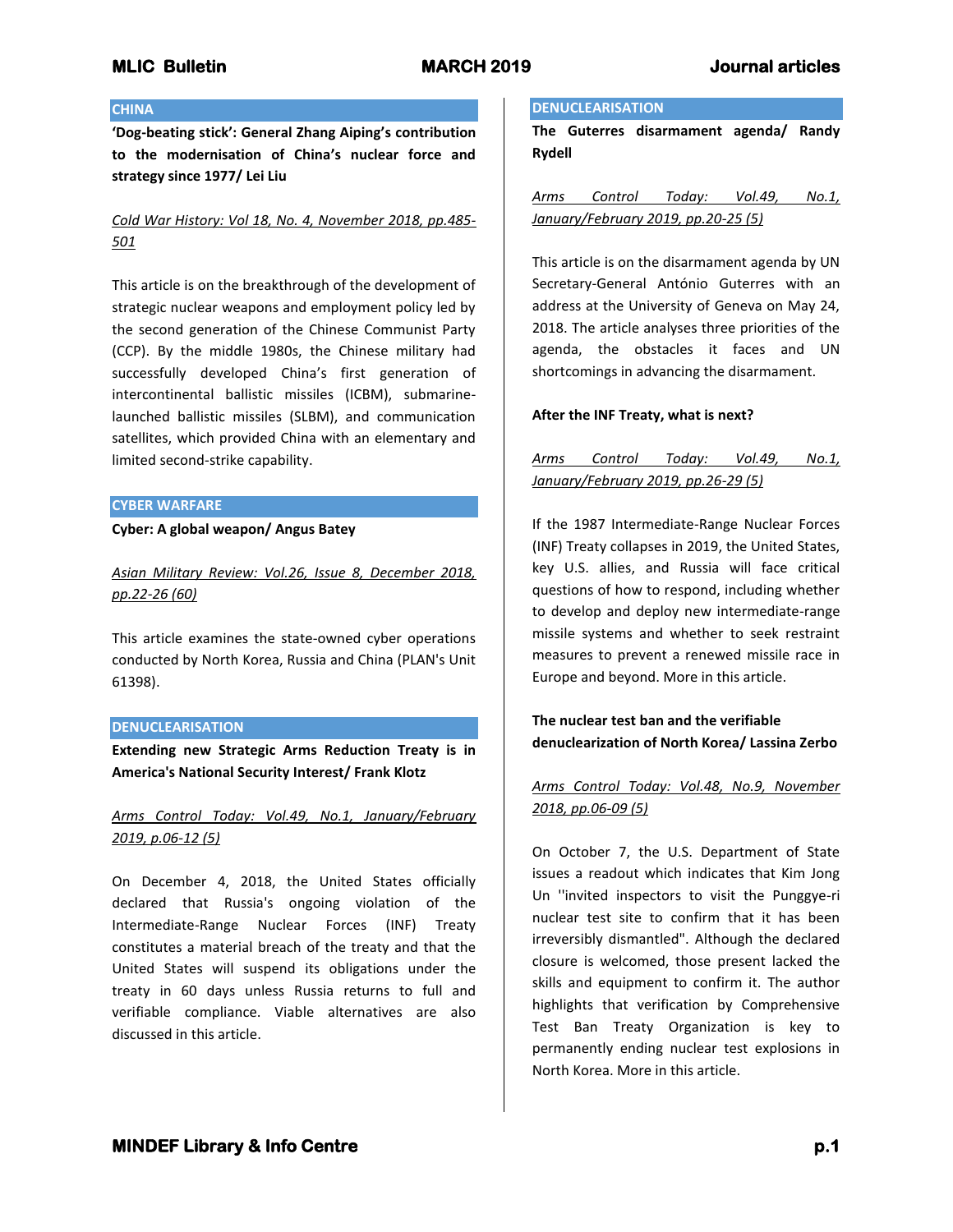### **JAPAN**

**Political change in America and implications for the US-Japan alliance/ James L. Schoff**

*Asia-Pacific Review: Vol 25, No. 2, November 2018, pp.45-63*

This article examines the domestic political dynamics behind US president Donald Trump's 'America First'• approach to trade and foreign policy, to understand better how long this strain of American economic nationalism might last and what it means for Japan's national security strategy.

#### **KOREA**

**The Trump-Kim Summit, Future Scenarios, and Japan's Policy toward the Korean Peninsula/ Narushige Michishita**

*Asia-Pacific Review: Vol 25, No. 2, November 2018, pp. 64-74*

This article covers the US-DPRK Summit Meeting and future scenarios, opportunities and risks for Japan, moving forward on Japan-North Korea talks and what's next for Japan.

### **LEADERSHIP**

**Set the strategy and let the team succeed/ Lt. Gen. Aundre F. Piggee**

#### *Army Sustainment: January - March 2019, pp.04-05 (74)*

This interview stresses the philisophy of mission command is essential to drive improvement in logistics readiness. In this interview the Lt. Gen shares his mission command practice and the culture of mission command. Also in this issue of Army Sustainment it covers the sustainment of mission command.

## **LEADERSHIP**

**Command climate and ethical behaviour/ Col Brian Kerl**

*Marine Corps Gazette: Vol.103, No.1, January 2019, pp.57-62 (71)*

This article is a study guided by the question; how do the Commandants describe a command climate that encourages ethical behaviour among marines? And, how does a commanding officer develop a command climate that promotes ethical behaviour among marines? To answer these questions, an interview approach was used with eight Marine Corps Commandants.

### **MALAYSIA**

**Anwar's Rise, Fall and Rise Again: Tests in Malaysia's Succession/ Yang Razali Kassim**

*RSIS Commentary : No 196, 26 November 2018 (F31)*

While Prime Minister Mahathir rebuilds the country, his designated successor, Anwar Ibrahim, is laying the ground for the agreed political transition in about two years' time. The recent election in Anwar's party had, however, taken a surprising turn.

## **MARITIME SECURITY**

**Submarine close encounters/ Tim Fish**

# *Asian Military Review: Vol.26, Issue 8, December 2018, pp.06-09 (60)*

The burgeoning need for submarines in Asia Pacific is outstripping the region's capacity to produce them. The article discusses how the rapid expansion of China's People's Liberation Army Navy contributed to the submarine procurement race.